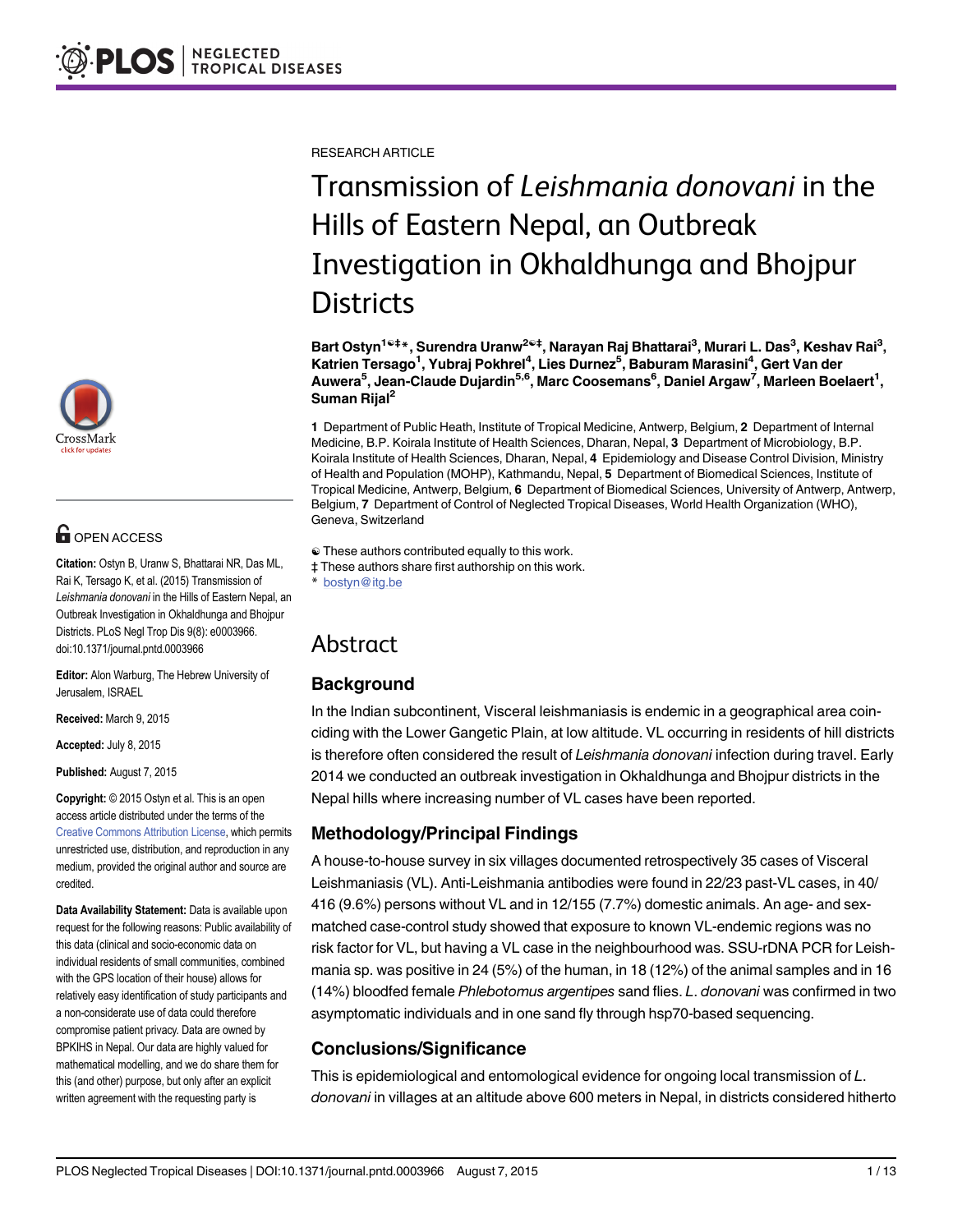<span id="page-1-0"></span>reached, and sufficient guarantees are obtained about safeguarding patient confidentiality. Data requests with motivation in brief can be made to Prof. Prahlad Karki, Head of Department of Internal Medicine, B.P.Koirala Institute of Health Sciences, Ghopa, Dharan, Nepal E-mail: hod.internalmedicine@bpkihs.edu.

Funding: This research was funded by the Framework Agreement between ITM and the Directorate-General for Development Cooperation, Project number 1.16 [http://diplomatie.belgium.be/nl/](http://diplomatie.belgium.be/nl/Beleid/Ontwikkelingssamenwerking/) [Beleid/Ontwikkelingssamenwerking/](http://diplomatie.belgium.be/nl/Beleid/Ontwikkelingssamenwerking/) (MB, JCD), by the NTD division of WHO-Geneva [http://www.who.int/](http://www.who.int/neglected_diseases/en/) [neglected\\_diseases/en/](http://www.who.int/neglected_diseases/en/) (SU, SR), and by the Ministry of Sciences of the Flanders region (ITMA/SOFI-B, SINGLE) Department of Economy, Science and Innovation (EWI Department) [http://www.ewi](http://www.ewi-vlaanderen.be/en)[vlaanderen.be/en](http://www.ewi-vlaanderen.be/en) (MB). The funders had no role in study design, data collection and analysis, decision to publish, or preparation of the manuscript.

Competing Interests: The authors have declared that no competing interests exist.

non-endemic for VL. The VL Elimination Initiative in Nepal should therefore consider extending its surveillance and control activities in order to assure VL elimination, and the risk map for VL should be redesigned.

#### Author Summary

Visceral leishmaniasis is a neglected but deadly disease occurring in north-eastern India, the south-eastern lowland of Nepal, and the Ganges delta in Bangladesh; all part of the Lower Gangetic plains. Districts at higher altitude, such as those situated in the foothills of the Himalaya in Nepal, are considered non-endemic. Consequently, diagnostic, therapeutic and surveillance facilities are not available, and sporadic cases of VL occurring in residents of these districts are considered the result of Leishmania donovani infection during travel. This parasite is transmitted from man to man through the bite of a sand fly, Phlebotomus argentipes. To investigate the increasing number of cases reported from some villages in the Nepal hills, we interviewed former VL cases, as well as their healthy covillagers, on their history of travel, we checked their blood for signs of infection, and we set traps to capture sand flies. We found that many residents had been infected, symptomatically as well as asymptomatically, regardless of travelling to endemic areas. Moreover, we managed to capture sand flies and found DNA of leishmania parasites inside. This proves that there is indeed ongoing local transmission in hill districts and that surveillance and control activities should be extended.

#### Introduction

Visceral Leishmaniasis (VL) is a vector-borne parasitic disease that is fatal if left untreated. With an estimated 162,000 to 313,000 new cases per year in northeast India, Nepal and Bangladesh, VL poses a public health problem in the Indian subcontinent (ISC) [\[1](#page-11-0)]. In this region, VL is caused by Leishmania donovani and transmitted by Phlebotomus argentipes with humans as the only reservoir [[2](#page-11-0)]. In endemic foci, infected domestic animals have been encountered, clustering with asymptomatic human infections, but their role in transmission is not established [\[3\]](#page-11-0). The habitat of the sand fly vector depends on biotic (vegetation and availability of human and/or animal blood meals) and abiotic (temperature and precipitation) factors, specific for each species. In the case of P. argentipes, these conditions are met in the plains of the river Ganges. The range of this species is considered to be limited to altitudes below 700 meters above the sea level  $[4-6]$  $[4-6]$  $[4-6]$  $[4-6]$  $[4-6]$ .

In Nepal, the disease is endemic in 12 districts in the south-eastern plains, known as the Terai, where eight million people are at risk. Sporadic VL cases were reported in the hills at altitudes of 1,000 meters above sea level  $[7-8]$  $[7-8]$  $[7-8]$  $[7-8]$  $[7-8]$ , but none of these have been firmly linked to local transmission. As the travel history of these cases was not documented, they may possibly have contracted VL in the Terai plains. Transmission of VL in the foothills of the Himalaya at altitudes ranging from 1,300 to 3,000 m has been suggested elsewhere, in India  $[9-12]$  $[9-12]$  $[9-12]$  $[9-12]$  $[9-12]$  and in Bhutan  $[13]$  $[13]$ —though not unequivocally confirmed as local. The transmission cycle requires a large vector population, but only few of these studies include entomological information  $[13-14]$  $[13-14]$  $[13-14]$ . Ozbel *et al.* suggested that not the altitude itself, but the gradient of habitats, relief and climate it offers, exerts the structuring effect on sand fly range [\[15\]](#page-11-0).

Since 2000, VL cases have been reported in increasing numbers from the hilly regions in eastern Nepal. This challenges the ongoing VL elimination program—as they could constitute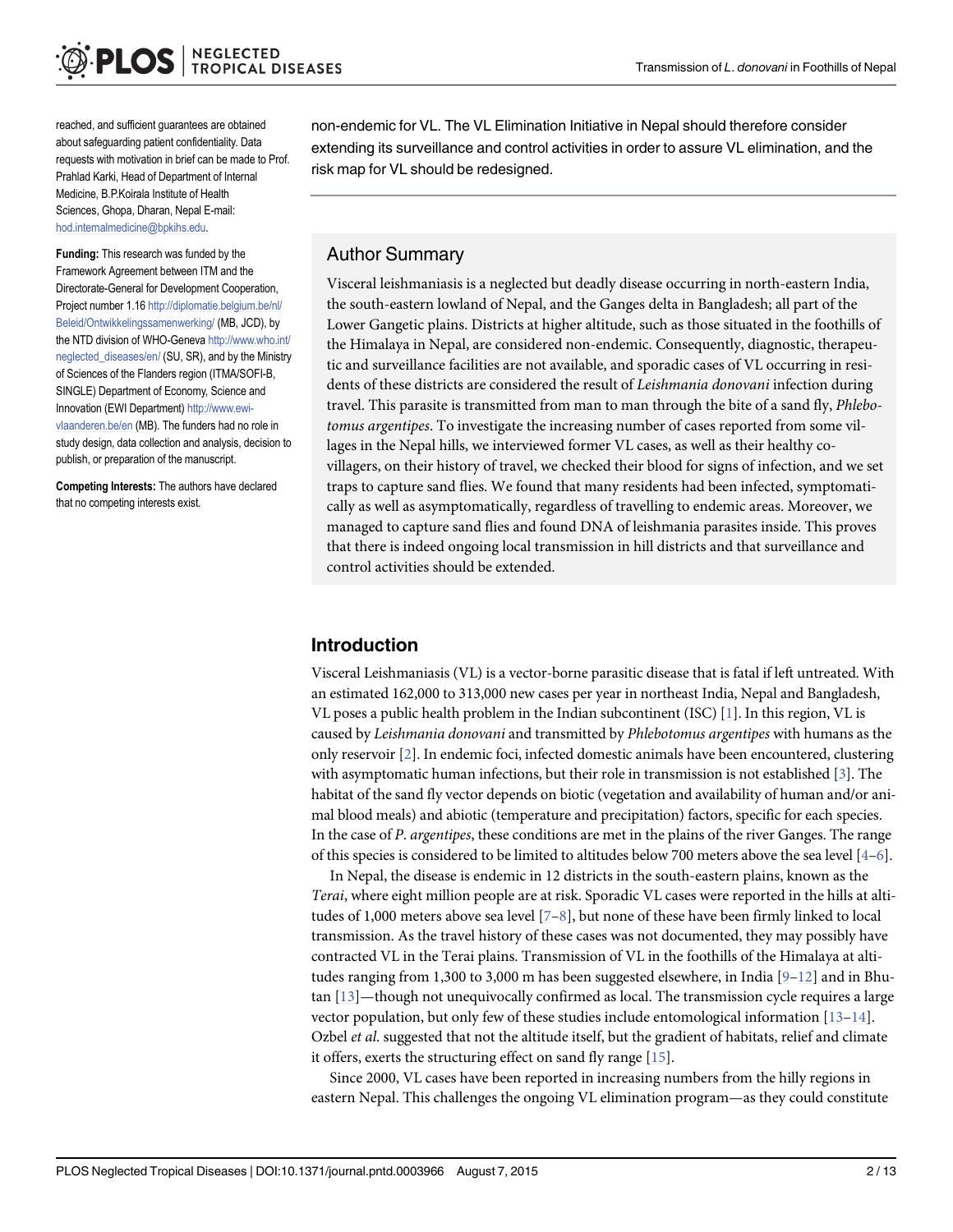a reservoir of future re-emergence if local transmission is confirmed. We report an outbreak investigation conducted early 2014 in this region.

#### Methods

#### Selection of study districts

We reviewed the epidemiological surveillance data of the Ministry of Health & Population and the patient database of the BPKIHS hospital for the period 2000–2013. All VL cases from the last five years who named a hill district as their residence at the time of admission were listed and the two most affected districts, namely Bhojpur and Okhaldhunga, were selected for field investigation.

#### Selection of study clusters

In each district we selected three villages on the basis of the total number of VL cases since 2005, combined with the number of cases reported during each of the previous two years, accessibility on foot and local support by health authorities and community. The selected locations were Thakle Jakme, Thakle Richuwa and Mathilo-Richuwa in Okhaldhunga district, and Bhojpur village ward no.3, Dalgaun ward no.3, and Manebhanjyang ward no.9 from Bhojpur district.

#### Case ascertainment

The following case definitions were used: current VL case: fever for at least two weeks and positivity in a rapid diagnostic test for VL (Kala-azar Detect TM Rapid Test; InBios International, Seattle, WA); **past case of VL**: history of treatment for VL, corroborated by prescriptions and/ or case records from the health facility; past VL death: any death related to a febrile illness of longer than two weeks duration and at least one more VL-specific sign as verified by a verbal autopsy procedure.

#### Field study

The investigation took place in March 2014 in Okhaldhunga district, and in May 2014 in Bhojpur. We conducted an exhaustive household census combined with a serosurvey, a case-control study, and an entomological survey.

Household census. All households were geo-referenced by a Global Positioning System (GPS) device, specifying longitude, latitude and altitude of the houses. Trained field workers interviewed each head of household on age and gender of present and absent family members, occupation, household characteristics, and livestock ownership, as well as current or past history of VL in the family including deaths. For each VL case, disease history, health care-seeking behavior, place of treatment, drugs and outcome were recorded.

Case-control study. We interviewed each current or past VL case identified in the census with a semi-structured questionnaire to assess risk factors. For each case we selected four ageand sex-matched controls (age matching based on age at time of VL diagnosis) living in the same village without history of VL in their lifetime, and applied the same questionnaire. The power of this nested case-control study was calculated prior to the study with the factor "contact with known VL endemic area" as primary exposure of interest, and VL as the outcome. Based on the expectation to find at least 35 cases, a ratio of four controls per case allowed to detect an odds ratio of three with a power of 80% at a significance level of 5%.

The risk factor questionnaire focused on both individual and household characteristics such as educational status, occupation, travel history, sleeping habits, bed net use, cases and deaths due to VL in the family and in the immediate neighborhood, socio-economic factors, animal ownership and housing characteristics.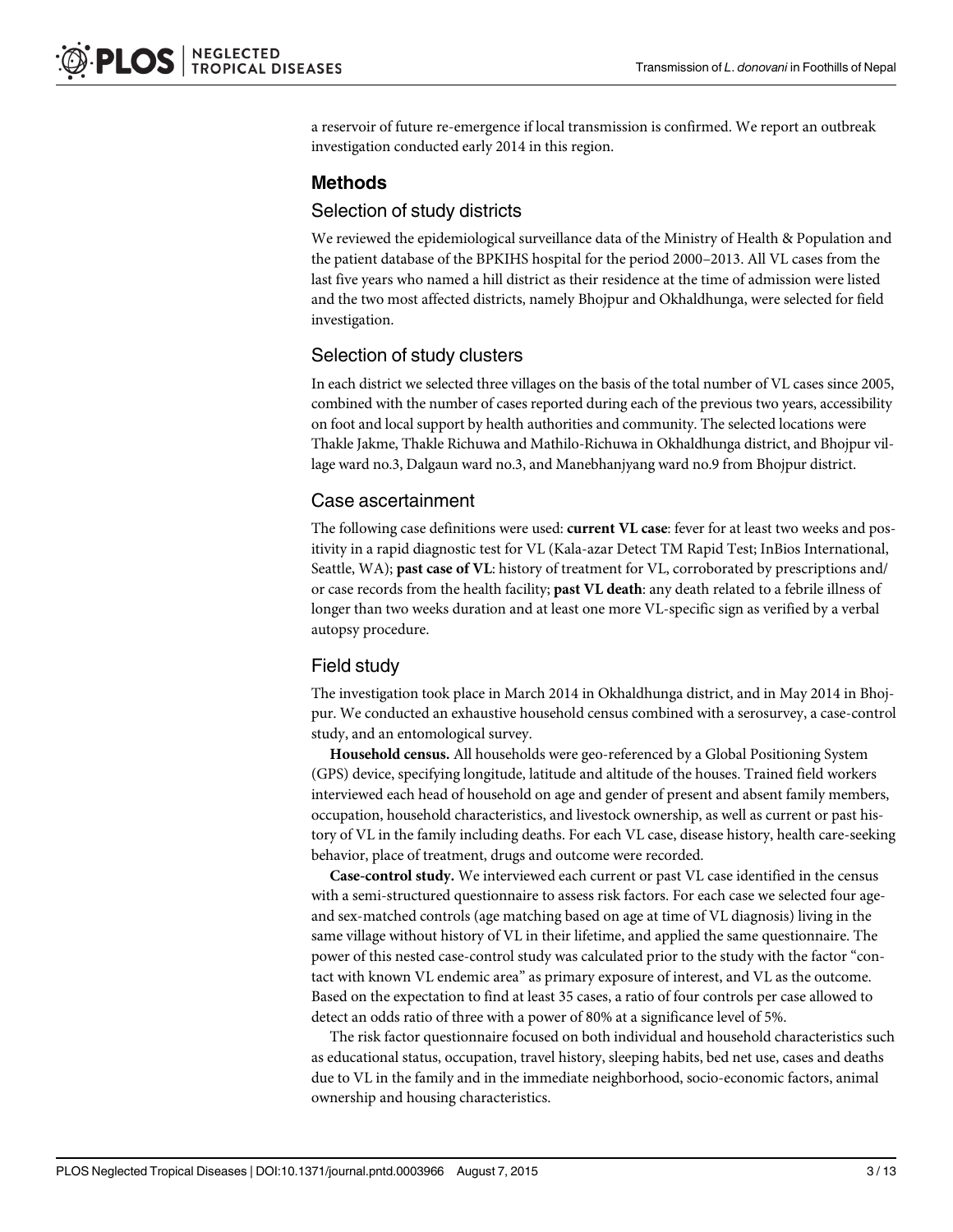<span id="page-3-0"></span>**Serological study.** All subjects aged  $\geq 2$  years who lived permanently in the study clusters —or their guardians—were invited to give consent for the draw of a 2 ml venous blood sample. A trained laboratory technician collected a 2 ml venous blood sample that was divided over an EDTA tube, a serum tube and onto a pre-printed Whatman # 3 filter paper. The dried filter papers were placed in plastic bags containing silica gel. All samples were transported in a cold box at 4–8°C until storage at -20°C at BPKIHS. At the same time, veterinary technicians took blood samples from domestic animals such as bovines, goats, sheep, pigs, and dogs.

Entomology. Timing of the insect collections (March-May) purposely coincided with the second annual peak of P. argentipes density in the plains [[16](#page-11-0)]. Sand flies were captured in-door in eight households including houses of past VL patients, in each of the six study clusters. Trained insect collectors supervised by an experienced medical entomologist installed CDC light traps before dusk inside the house and/or cattle shed for two consecutive nights and collected them between 5:00 and 6:00 AM the next morning. During that visit they also caught resting sand flies by mouth aspiration for 15 minutes in the households and the cattle sheds. Collected specimens were preserved the same day in 80% ethanol and transported to the entomology laboratory at BPKIHS Dharan for examination under a binocular dissecting microscope. Insect species were morphologically identified according to the Lewis key [\[17\]](#page-11-0) and female P. argentipes were separated from other insects and pooled by household in a cryotube with 80% alcohol. During further processing for molecular analyses, the source material was completely blinded with regard to species, sex and feeding/gravid status.

Direct agglutination test (DAT). DAT was performed using a freeze-dried antigen of fixed, trypsin-treated and stained promastigotes of Leishmania donovani obtained from ITM-Antwerp as described by Jacquet *et al.* [\[18\]](#page-11-0). A DAT titre  $\geq$  1:1600 in capillary blood was taken as marker of Leishmania donovani infection in humans [[19](#page-11-0)].

PCR-based detection of Leishmania sp and species identification. DNA was extracted from all blood samples and sand flies, using the QiaAmp DNA mini kit (Qiagen, Hilden, Germany). DNA from 200 μl blood or single sand flies was eluted in 50 μl AE buffer. A diagnostic Leishmania PCR based on the small-subunit ribosomal DNA of Leishmania, (SSU-rDNA) was performed on 2 μl DNA of each sample, with the inclusion of an internal control amplicon, essentially as described in Odiwuor et al. [[20](#page-11-0)]. A sample was considered to contain Leishmania sp. if the PCR scored positive, i.e. if an amplicon of around 115 bp was seen on an ethidiumbromide stained agarose gel. Other samples were scored negative when only the internal control amplicon was successfully amplified, or invalid in case the internal control amplicon was not detected even after repeating the PCR. To verify the Leishmania sp. identity of the SSUrDNA amplicons, they were sequenced and compared with publically available sequences. In order to further type the parasites to the L. donovani species level, the heat-shock protein 70 gene (hsp70) was partially amplified, using HSP70-F as outer and HSP70-N as hemi-nested PCR [[21\]](#page-12-0), followed by sequence analysis [[22](#page-12-0)–[23\]](#page-12-0).

All sand flies that were positive for the SSU-rDNA PCR were molecularly identified by sequencing the barcoding fragment of the mitochondrial cytochrome oxidase I (COI) as described by Versteirt et al. [\[24\]](#page-12-0). Sequences were submitted to the online identification tool of the Barcoding of Life Database (BOLD) to identify the sand fly [[25](#page-12-0)].

#### Data analysis

We used R statistical software version 3.0.0. [[26](#page-12-0)] for data analysis. For each potential risk factor we computed Odds Ratios by means of a logistic regression adjustment analysis with matching variables (age, gender, village) forced into the regression model.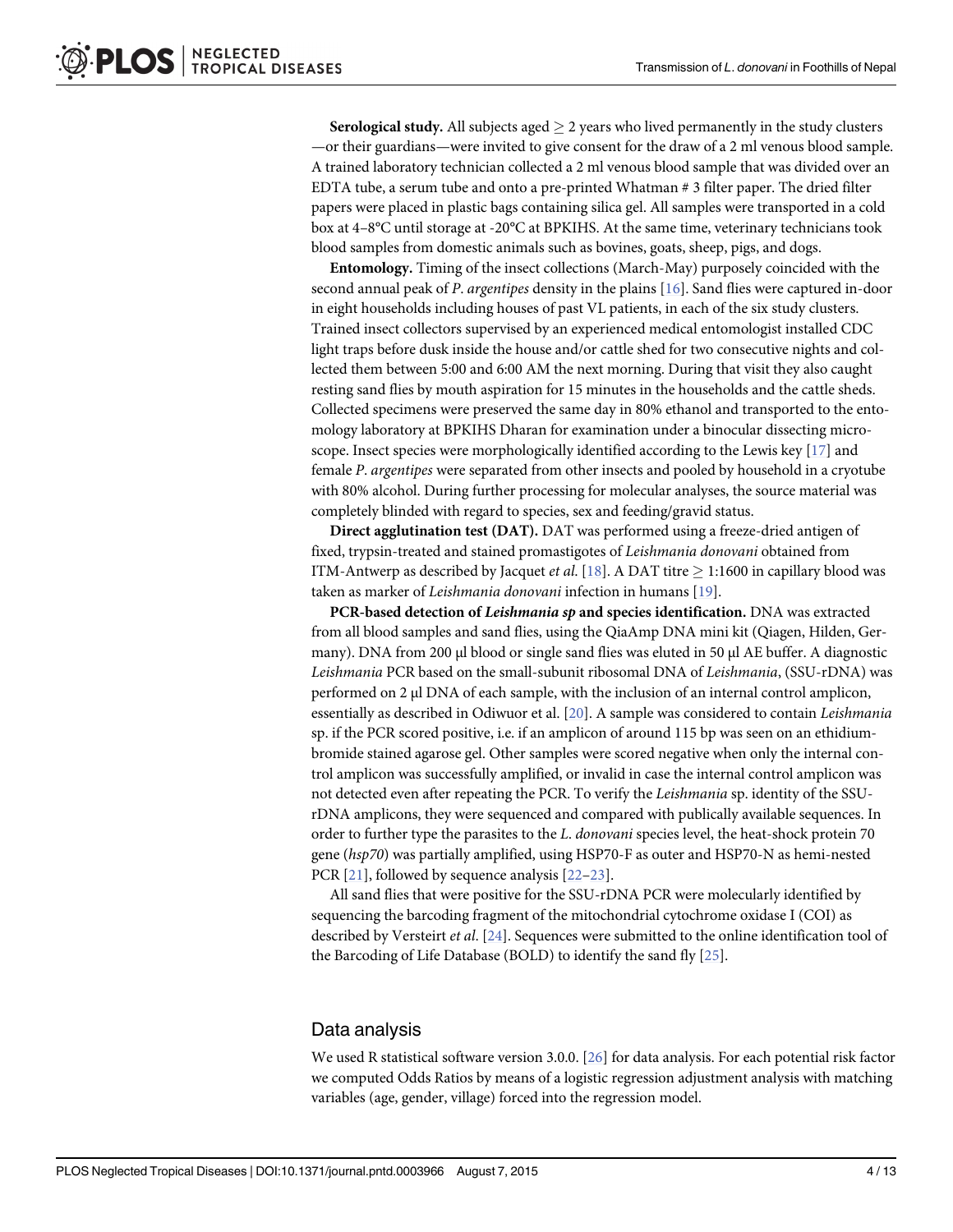<span id="page-4-0"></span>To retain only the independent predictors of being a VL case, statistically significant risk factors in the univariate analyses ( $P < 0.05$ ) were entered in a multivariate analysis. The final model and adjusted Odds Ratio's resulted from a stepwise selection in a logistic regression analysis with matching (age, gender, village) adjustment  $[27]$ .

### Ethical considerations

Ethical clearance for the study was obtained from the Institutional Ethical Review Boards of BPKIHS and the Nepal Health Research Council, Kathmandu in Nepal, the Ethical Review Board of the Institute of Tropical Diseases in Antwerp, and the University Hospital of Antwerp in Belgium. Community consent was sought and obtained during meetings with local health facilities' staff, village authorities, and village assemblies. Individual informed consent was obtained in writing, prior to blood sampling and interviewing. For children, a parent or guardian provided written informed consent.

### **Results**

#### VL cases and risk factors

We retrieved 101 past VL cases in the document review, 38 from Okhaldhunga and 63 from Bhojpur district. The distribution over time of these cases is shown in Fig 1. In Okhaldhunga cases were only reported after 2010, when the mission hospital there started outreach activities, including screening for VL.

The characteristics of the six study clusters are shown in  $Table 1$ . The characteristics of the households are included as supporting information  $(S1$  $(S1$  Fig and  $S1$ ,  $S2$  and  $S3$  Tables).



Fig 1. Reported VL case load 2000-2013, Bhojpur and Okhaldhunga Districts, Nepal. n = 101 Sources: Patient database of BPKIHS Dharan hospital & EDCD Teku, Kathmandu.

doi:10.1371/journal.pntd.0003966.g001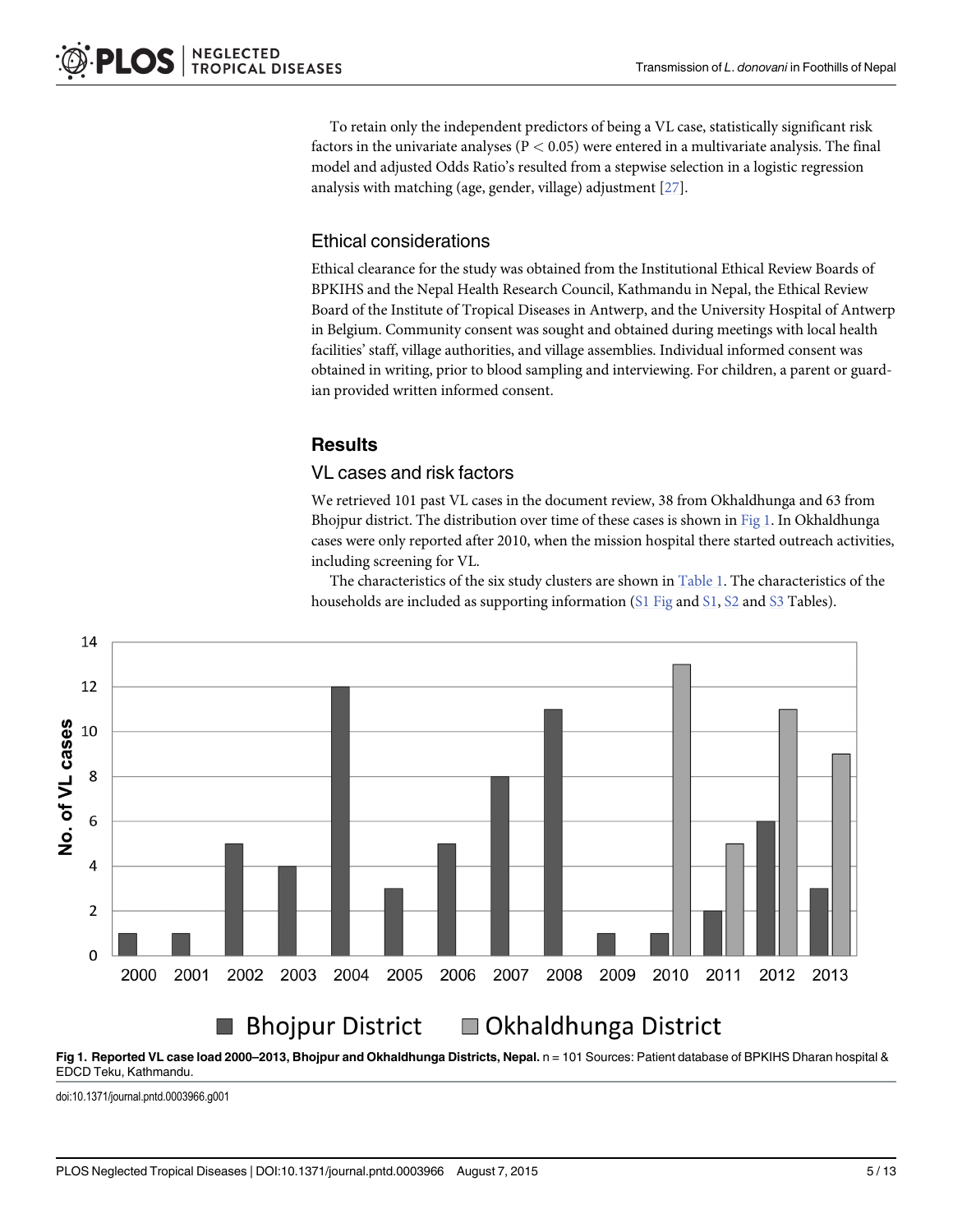| <b>District</b> | <b>Study clusters</b> | $H$ Hs <sup>a</sup> | Altitude (m) | Population size <sup>b</sup> | Population present (%) | <b>Blood samples collected</b> | Past VL       |
|-----------------|-----------------------|---------------------|--------------|------------------------------|------------------------|--------------------------------|---------------|
| Okhaldhunga     | Thakle Jakma          | 26                  | 536-652      | 160                          | 115 (72%)              | 111                            | 3             |
|                 | <b>Thakle Richuwa</b> | 37                  | 378-717      | 199                          | 136 (68%)              | 129                            | 12            |
|                 | Mathilo Richuwa       | 34                  | 1026-1213    | 231                          | 122 (53%)              | 114                            | 10            |
| <b>Bhoipur</b>  | Dalgaun-3             |                     | 1052-1110    | 33                           | 25 (76%)               | 25                             |               |
|                 | Manebhanjyang-9       | 5                   | 449-459      | 28                           | 22 (79%)               | 22                             |               |
|                 | Bhojpur-3             | 13                  | 1532-1583    | 56                           | 44 (79%)               | 42                             | $\mathcal{P}$ |
| <b>TOTAL</b>    |                       | 122                 |              | 707                          | 464 (66%)              | 443                            | 35            |

#### <span id="page-5-0"></span>[Table 1.](#page-4-0) Characteristics of study clusters.

#### <sup>a</sup>HH: household.

<sup>b</sup>Includes family members who were temporarily absent at the time of the census.

doi:10.1371/journal.pntd.0003966.t001

No active VL cases were found in the household survey, but 21 percent (26/122) of the households had at least one confirmed case of VL in the past. We ascertained a total of 35 confirmed VL cases, of which four had occurred before the year 2000, and one of them more than 50 years ago. Age at time of VL ranged from 1 to 52 years, most frequent in the youngest age group (Q1/Median/Q3 was 6, 17 and 28 years resp.) (see  $S2$  Fig in supplementary material). Of the 31 VL cases reported since 2000, 22 (71%) were reported in the last five years. Fourteen of these 31 had their diagnostic workup at the BPKIHS-hospital in Dharan where they were parasitologically confirmed as VL. In one of them, who was enrolled in a research project, L. donovani was confirmed at species level through hsp70 sequencing of an isolate cultured from a bone marrow aspirate.

Of the 35 confirmed VL cases, four had been fatal, three of which were children below five years old. Treatment comprised Sodium-Antimony-Gluconate (13), miltefosine (5) or amphotericin B (17). An additional four deaths were recorded that could possibly be attributed to VL according to the verbal autopsy, and two of them had a confirmed VL case among other family members. These four persons were not included as VL cases in further analysis.

Table 2 shows the breakdown by year of onset of all the VL cases retrieved during the house-to-house survey.

Sex-, age- and village-adjusted Odds Ratios of potential risk factors for being a VL case are given in [Table 3.](#page-6-0) History of travelling to any of the known VL endemic areas was not associated with being a VL case (Odds Ratio 0.73 [95% CI 0.27–1.87]. The strongest risk factor for being a VL case was the occurrence of a VL case in the neighborhood (i.e. within a perimeter of 100

| <b>Study clusters</b> | <b>Population</b> <sup>a</sup> | 1964-2000 | 2001-2004 | 2005-2009 | 2010-2013 | <b>Total no. VL cases</b> |
|-----------------------|--------------------------------|-----------|-----------|-----------|-----------|---------------------------|
| Thakle Jakma          | 160                            |           |           |           |           |                           |
| Thakle Richuwa        | 199                            |           | 0         |           | 6         | 12                        |
| Mathilo Richuwa       | 231                            |           |           |           | 6         | 10                        |
| Dalgaun WN # 3        | 33                             |           | 0         |           | $\Omega$  |                           |
| Manebhanjyang-9       | 28                             |           |           |           |           |                           |
| Bhojpur WN # 3        | 56                             |           |           |           |           |                           |
| <b>TOTAL</b>          | 707                            |           |           | 10        | 17        | 35                        |

<sup>a</sup>Currently present in the village.

doi:10.1371/journal.pntd.0003966.t002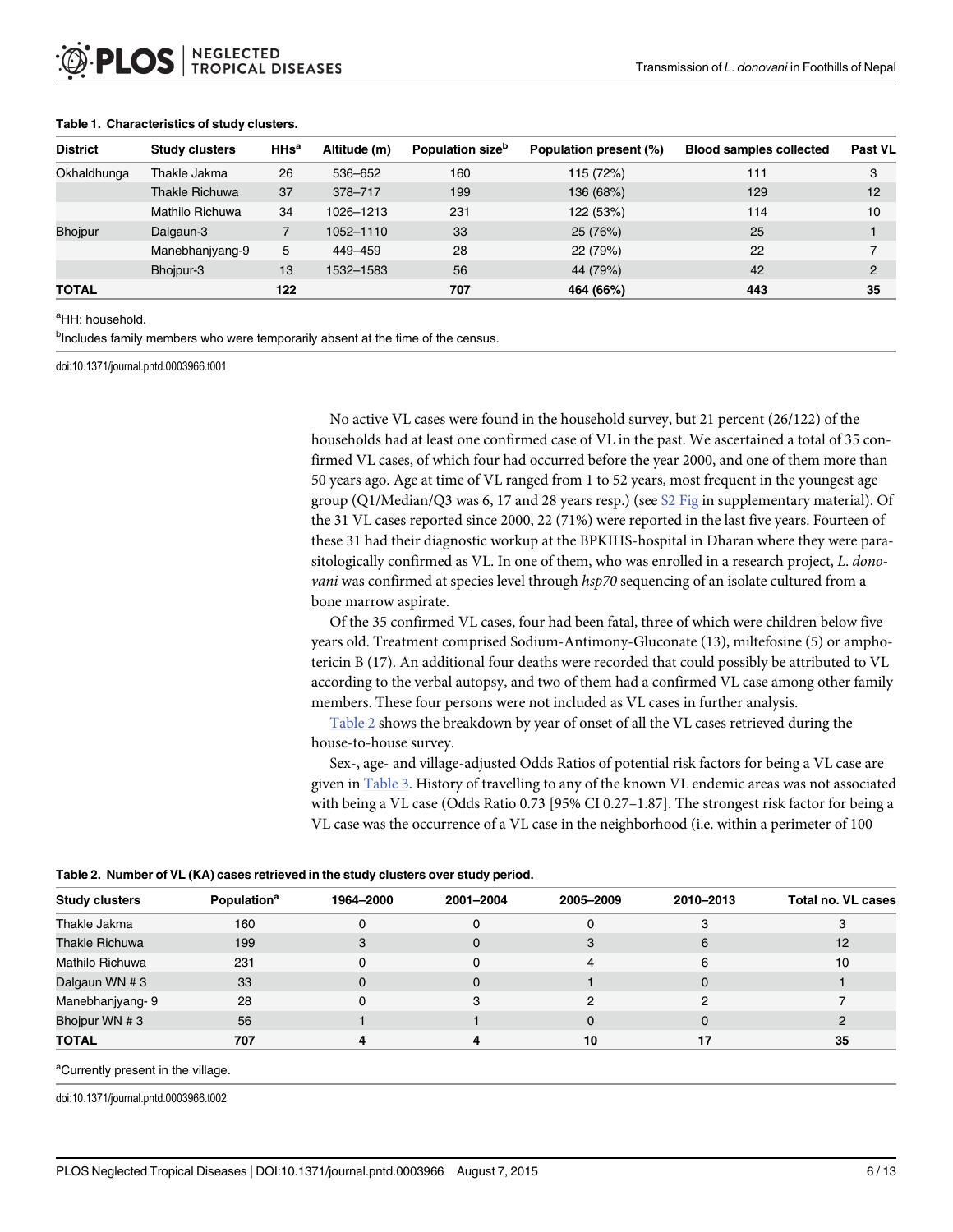|                                            | Cases<br>$(n = 35)$ | <b>Controls</b><br>$(n = 139)$ | <b>Univariate</b>        |                |            | <b>Multivariate</b> |                |                  |  |
|--------------------------------------------|---------------------|--------------------------------|--------------------------|----------------|------------|---------------------|----------------|------------------|--|
|                                            |                     |                                | OR <sup>a</sup>          | 95% C.I.       | p          | OR <sup>b</sup>     | 95%CI          | $\boldsymbol{p}$ |  |
| Contact with known endemic areas           | 9                   | 40                             | 0.73                     | $0.27 - 1.87$  | 0.524      |                     |                |                  |  |
| VL case in family                          | 15                  | 26                             | 3.21                     | $1.26 - 8.23$  | $0.014*$   |                     |                |                  |  |
| VL case in close <sup>d</sup> neighborhood | 35                  | 52                             | 116 <sup>e</sup>         | 6.90-1915.42   | $0.000***$ |                     |                |                  |  |
| DAT-positive in family                     | $20^{\circ}$        | 47                             | 2.36                     | $0.96 - 5.89$  | 0.061      |                     |                |                  |  |
| Monthly income (per 1000 NRS)              |                     |                                | 1.11                     | $1.09 - 1.22$  | $0.035*$   |                     |                |                  |  |
| Occupation                                 |                     |                                |                          |                | 0.421      |                     |                |                  |  |
| Agriculture (ref)                          | $\overline{4}$      | 19                             | $\mathbf{1}$             |                |            |                     |                |                  |  |
| Daily labour                               | $\overline{7}$      | 12                             | 2.72                     | $0.58 - 14.27$ | 0.211      |                     |                |                  |  |
| House wife                                 | 8                   | 24                             | 2.09                     | $0.46 - 11.34$ | 0.357      |                     |                |                  |  |
| Student                                    | 14                  | 77                             | 0.81                     | $0.16 - 4.99$  | 0.809      |                     |                |                  |  |
| Other                                      | $\overline{c}$      | $\overline{7}$                 |                          |                |            |                     |                |                  |  |
| House type                                 |                     |                                |                          |                | 0.096      |                     |                |                  |  |
| Thatched (ref)                             | 11                  | 52                             | $\mathbf{1}$             |                |            |                     |                |                  |  |
| Mud (Kaccha)                               | 17                  | 61                             | 2.14                     | $0.63 - 8.73$  | 0.246      |                     |                |                  |  |
| Semi-Pakka (Mixed cement)                  | 6                   | 14                             | 5.59                     | $1.17 - 29.31$ | $0.033*$   |                     |                |                  |  |
| Wood                                       | 1                   | 12                             | $\overline{\phantom{a}}$ |                |            |                     |                |                  |  |
| Sleeping on the ground                     | 16                  | 34                             | 3.60                     | 1.23-10.72     | $0.020*$   | 5.65                | $1.12 - 30.43$ | 0.035            |  |
| Sleeping under bed net                     | 6                   | 33                             | 0.60                     | $0.19 - 1.71$  | 0.369      |                     |                |                  |  |
| Owning domestic animal(s)                  | 29                  | 104                            | 0.60                     | $0.55 - 1.09$  | 0.274      |                     |                |                  |  |
| Cow dung in front of house                 | 21                  | 42                             | 4.01                     | $1.72 - 9.65$  | $0.001**$  | 4.70                | $1.21 - 20.06$ | < 0.001          |  |
| Vegetation around house                    | 11                  | 39                             | 0.86                     | $0.19 - 3.21$  | 0.837      |                     |                |                  |  |
| Contact with river                         | 14                  | 27                             | 2.92                     | $0.85 - 10.25$ | 0.088      |                     |                |                  |  |
| Distance house- river (per km)             |                     |                                | 0.06                     | $0.002 - 0.53$ | $0.010*$   | 0.06                | $0.001 - 0.92$ | 0.001            |  |

<span id="page-6-0"></span>[Table 3.](#page-5-0) Number of cases and controls with potential risk factors for KA, univariate Odds Ratios (OR) controlled for age, sex, village and adjusted OR obtained in final multivariate model.

<sup>a</sup>Adjusted for age, sex, village in separate logistic regression models.

<sup>b</sup>Adjusted OR obtained in final multivariate conditional logistic regression model.

 $\mathrm{^{c}n} = 34.$ 

dWithin 100 meter from house.

e OR = positive infinity. Values shown were computed for 34,9999 exposed cases instead of 35.

doi:10.1371/journal.pntd.0003966.t003

meter from the house). All the 35 (100%) of the VL cases reported such a case in the neighborhood against 52/139 (37 percent) of the controls, leading to an Odds Ratio of positive infinity. Other significant risk factors for VL in univariate analysis were cow dung in front of the house, sleeping on the ground, increasing distance from the river, monthly income, house type and having a case of VL in the family. A multivariate stepwise logistic regression modeling procedure—ignoring the factor "VL case in neighborhood"—retained only sleeping on the ground, (OR 5.65 [95% CI 1.12–30.43], cow dung in front of the house (OR 4.70 [95% CI 1.21–20.06]) and distance from the river (OR 0.06 per additional km from river [95% CI 0.001–0.92]) as independent predictors. As these ORs could be confounded by the effect of having a VL case in the neighborhood, a factor that could not be included in the multivariate modeling approach because of its infinite OR, we did a stratified analysis on a restricted data set that only included those cases and controls with a VL case in the neighborhood. Beyond that factor only two lifestyle-related risk factors remain statistically significant: cow dung in front of the house (OR 4.72 [95% CI 1.64–15.26] and sleeping on the ground (OR 4.74 [95% CI 1.18–21.5]).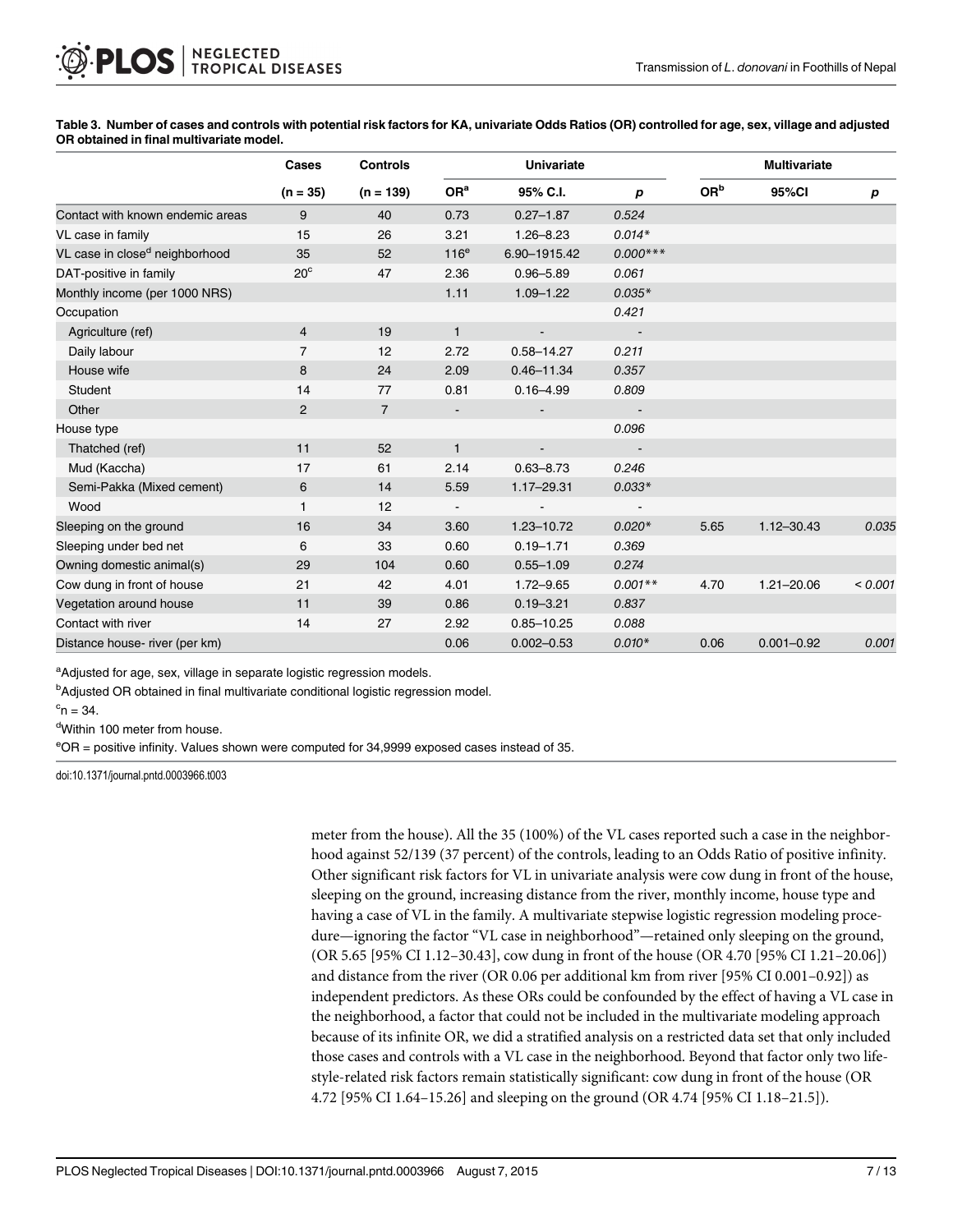#### L. donovani infection

Overall, 14.1% (95% CI: 10.8–17.3) of the study population (62/441) was positive in DAT varying from 2.5% to 50% according to study cluster. Excluding the past VL cases, seroprevalence in the asymptomatic persons was 9.6% (95% CI: 6.8–12.4) varying between villages from 0 to 42%. There was no significant difference in seroprevalence according to sex and age ( $Fig 2$ ).

Blood samples were collected from 155 domestic animals. Ten goats, one cow and one buffalo had DAT titers just above the cut-off (one (goat) =  $1/6400$ , all others =  $1/1600$ ). Of all goats sampled ( $n = 83$ ), this represented 12%. DNA was extracted from human ( $n = 441$ ) and animal blood samples ( $n = 155$ ). SSU-rDNA was positive in 24 (5%) of the human samples, and in 18 (12%) of the animal samples. The amplicon sequence was obtained from five humans, four goats, and one sheep, and in all cases, the sequence was compatible with Leishmania sp. An hsp70 sequence could be obtained from two of the human samples, which confirmed the parasite identity as Leishmania donovani. The hsp70 gene from the animal samples could not be sequenced, likely because of the low parasitemia in these samples, together with the lower sensitivity of the hsp70 PCR (vs the SSU-rDNA PCR).

# DAT (>1:1600) prevalence (%, 95% C.I.) by age group in aymptomatic subjects (all villages, n=418)



doi:10.1371/journal.pntd.0003966.g002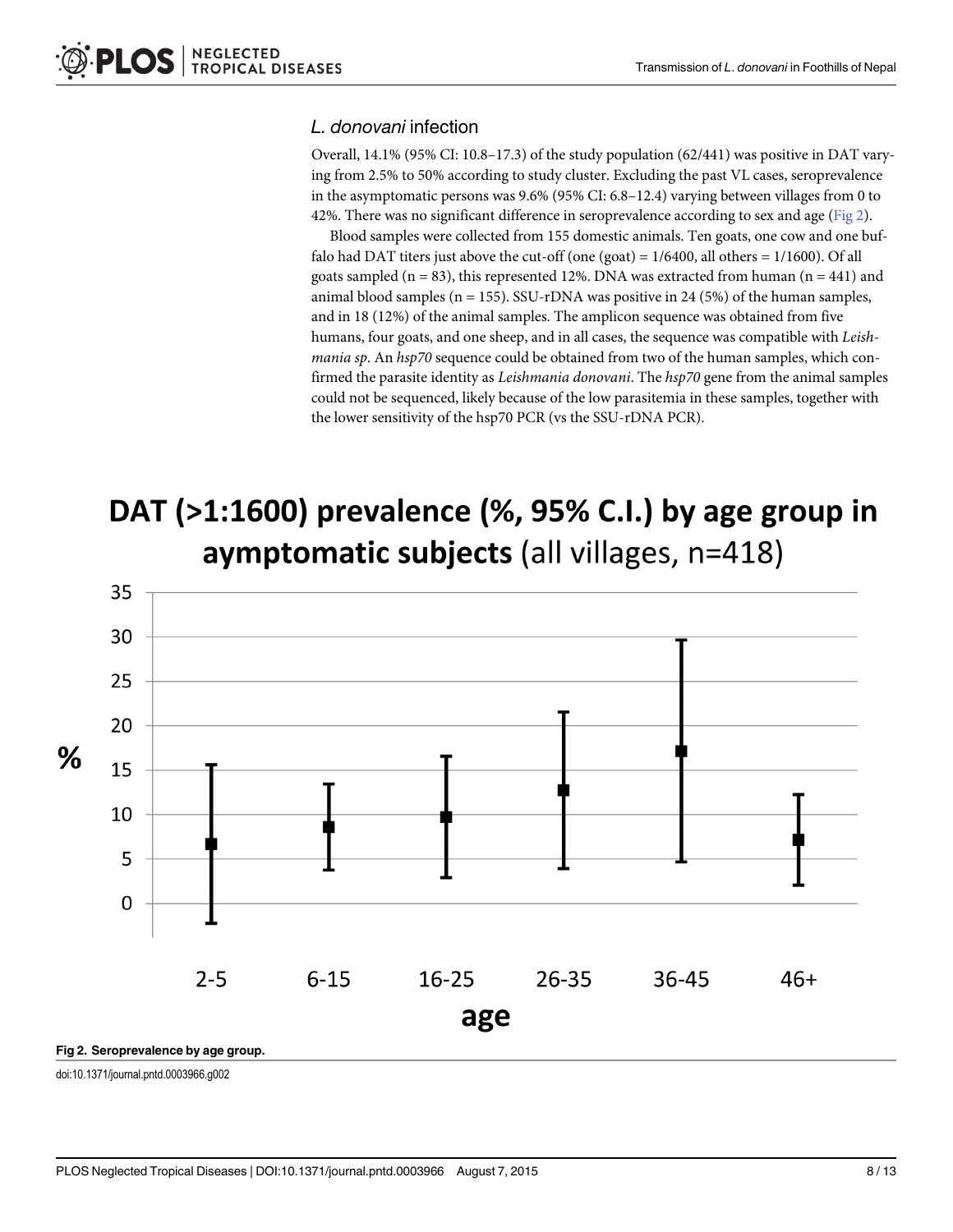doi:10.1371/journal.pntd.0003966.g003



Entomology

The total number of sand flies captured was 281, morphologically identified and segregated into P. argentipes, Sergentomyia spp. and other Phlebotomus spp. Amongst the P. argentipes, 82 were male, 29 unfed female, 108 fed female, and 6 gravid female. DNA extraction was successful in 271 sand flies and 16 specimens (14,5% of the female, fed sand flies) were found positive by SSUrDNA PCR. In 11 of these the sequence could be obtained and was found compatible with Leishmania sp. The hsp70 sequence was obtained from one of these, confirming infection with L. donovani. 14 out of 16 SSU-rDNA PCR positive sand flies, including the one infected with L. donovani, were molecularly identified as P. argentipes, and all of them were female and fed. The other two were confirmed to be Phlebotomus spp., but could not be molecularly identified to species level as their COI sequence was not available in BOLD. Retracing the origin of the 16 sand flies, they came from 10 houses, i.e. two households from Thakle Jakma, five from Thakle Richuwa, two from Mathilo (Okhaldhunga district), and one from a household in Manebhanjyang (Bhojpur). Five of these households effectively had had a VL case in the past, one had asymptomatic DAT positives only, and four had neither (though not all family members gave a blood sample).

Fig 3 shows the dendrogram with the location of the three hsp70-positive samples.

#### **Discussion**

Our data show there is strong evidence for local transmission of VL in the hill districts of eastern Nepal. Exposure to known endemic areas in the plains of Nepal or India was not a risk factor for VL. On the contrary, the strongest risk factor for being a VL case in the hills was having a VL case in the close neighborhood of the house (< 100 m). Seventy-five percent of the VL cases (26/35) had no reported exposure to known endemic areas in Nepal or India whatsoever. VL cases actually had travelled less than controls to those areas, though this difference was not statistically significant (adjusted OR. 0.73; 95% C.I. 0.27–1.87;  $P = 0.524$ ).

Entomological and microbiological findings meanwhile strongly point towards local transmission. We caught P. argentipes sand flies in five of the six villages, at altitudes up to 1500 m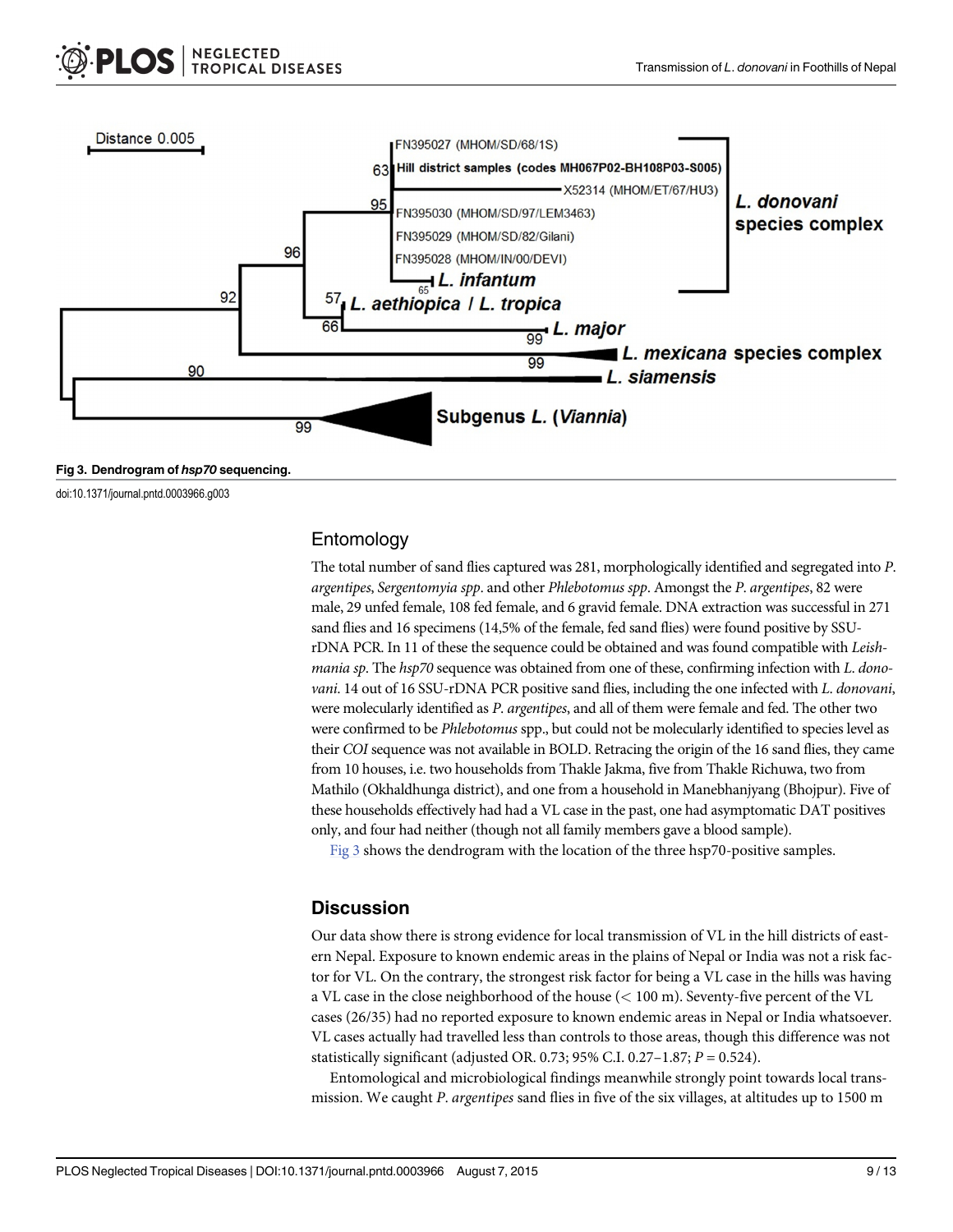<span id="page-9-0"></span>above sea level, way above the 700 meter limit suggested in literature  $[4-6]$  $[4-6]$  $[4-6]$  $[4-6]$ . In one of the P. argentipes samples, we were able to demonstrate the presence of L. donovani DNA. While these entomological data suggest the high likelihood of P. argentipes as the vector of VL in the study areas, it does not unequivocally prove that the species is the vector in this habitat, which would require the demonstration of transmissible parasite stages (e.g. by microscopical observation of Leishmania in the sand flies, or detection of stage-specific antigens or RNA) [[28](#page-12-0)].

In the asymptomatic human samples, 24 (5.4%) were positive with SSU-rDNA PCR. This assay was designed for detection of Leishmania sp, but can also give positive results with some monoxenous trypanosomatids like Crithidia and Leptomonas [\[29](#page-12-0)]. The latter protozoa are occasionally reported in humans, essentially in cases of immuno-suppression due to HIV or co-infection with L. donovani [[30](#page-12-0)]

Two of the samples were confirmed as L. donovani, in three additional ones a Leishmania sp. SSU-rDNA signature was demonstrated. Moreover, a Leishmania SSU-rDNA sequence was confirmed in 11 out of 16 SSU-rDNA PCR positive sand flies, one of which was shown to be L. donovani. Among the samples that could not be sequenced, we cannot strictly exclude the occurrence of Leptomonas sp. It should be noted that some trypanosomatids share the Leishmania SSU-rDNA sequence, but as far as we know these are not endemic in the Indian subcontinent. In all, these arguments point to active Leishmania transmission in the sampled areas.

Finally, the large proportion of the inhabitants showing antibodies to the DAT is strongly supportive for local transmission. DAT has been shown to be negative in healthy populations from Indian states without VL transmission [\[31\]](#page-12-0). The DAT prevalence in individuals without a history of VL was 9.6% in our household study, comparable with prevalences in villages with recent outbreaks in the endemic areas of the Terai [\[32\]](#page-12-0). DAT positivity was present here in all age groups, and not related with travel: among the 139 controls in the case-control study, there were nine asymptomatic DAT positive cases, but only two of them had a history of traveling to VL-endemic territory. Furthermore, there was a clear link between DAT positivity and the presence of VL case(s) in the household, an epidemiological feature of endemic transmission [\[33](#page-12-0)]: in our study, having a VL case in the family represented an OR of 3.2 (95% C.I.: 1.643– 6.361) ( $p = 0.0007$ ) to be DAT-positive.

We observed a substantial proportion of domestic animals with positive serological titers and PCR-positivity, as we did previously in the Terai plains of Nepal  $[34,35]$  $[34,35]$  $[34,35]$ . For the DAT we chose to use one single, relatively high cut-off of 1:1600, regardless of the animal species (e.g. in dogs, 1:800 is the cut-off commonly used), to increase specificity. The DAT seroprevalence (12%) and SSU-rDNA PCR positivity (12%, Leishmania sp confirmed by sequencing in 4 samples) amongst goats clearly indicates local exposure to Leishmania parasites, as all goats are bred locally. It is tempting to conclude to L. *donovani* transmission as the causal agent, as domestic animals are also exposed to P. argentipes bites, who are opportunistic feeders. Nonetheless, circulation of animal *Leishmania* spp., can be another explanation as titers were low and none of the PCR positives could be confirmed as L. donovani.

We conclude there is local transmission of Leishmania donovani ongoing in the hilly districts of Nepal, based on three arguments. Firstly, there were several VL cases in permanent residents of settlements in the hills, most of them relatively recent, who had not travelled to known endemic areas. Secondly, a considerable number of asymptomatic residents have been exposed to Leishmania sp. as shown by DAT serology and PCR and in two of them L. donovani was confirmed. Thirdly, P. argentipes sand flies are present in these hilly districts. A substantial number were infected with Leishmania sp., and we confirmed L. donovani at species level in one specimen. Further work is required for a finer genotyping of L. donovani and to examine links with parasite populations encountered in the lowlands.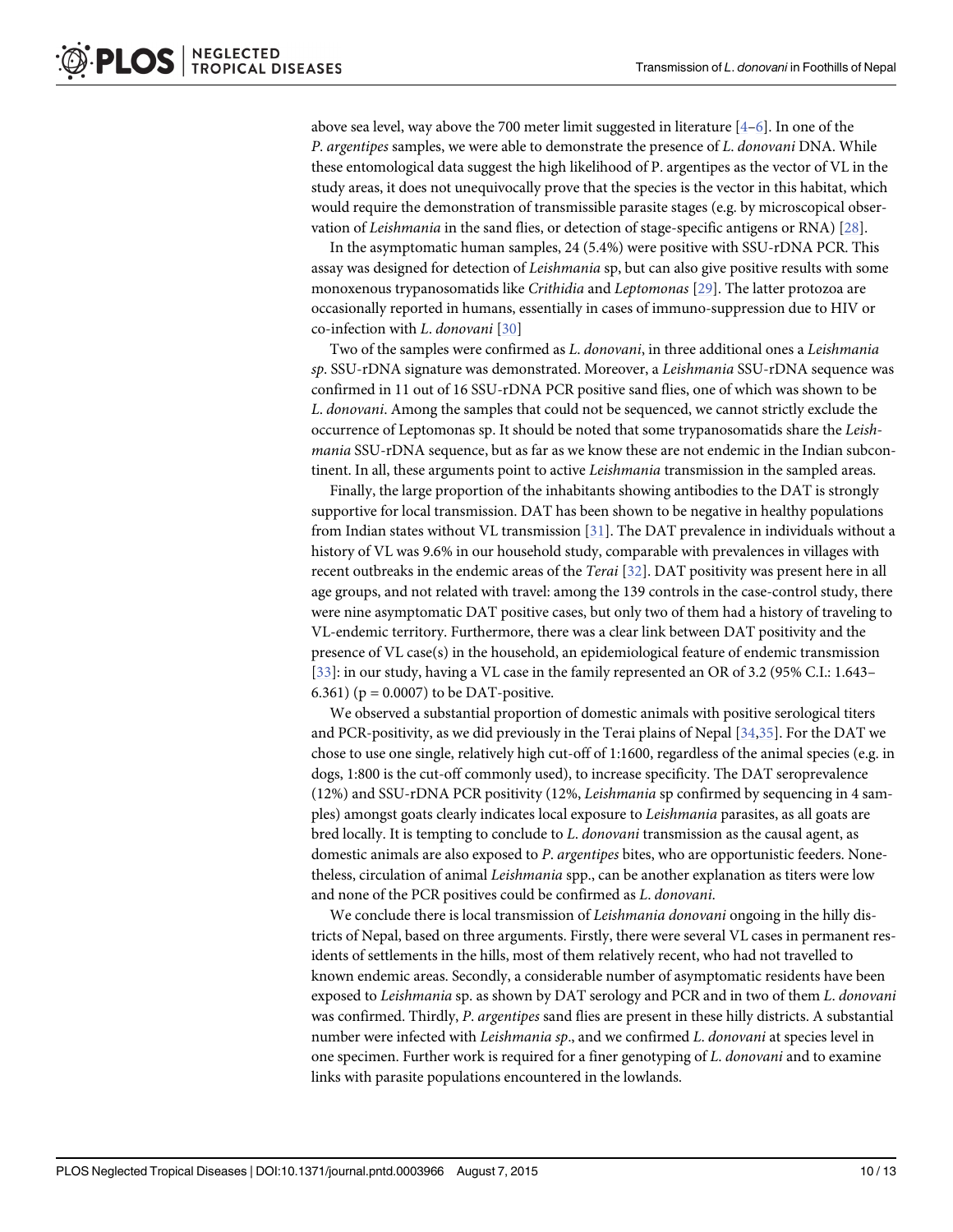<span id="page-10-0"></span>The hill districts Okhaldhunga and Bhojpur in Nepal are hitherto not considered as endemic for VL transmission in Nepal, which implies that the health staff is not specifically trained, diagnostic and treatment facilities are not available, reporting is not standardized, and there are no prevention campaigns. Those engaged in VL elimination should pay attention to these new geographical presentations and reconsider the existing risk maps.

### Supporting Information

[S1 Fig.](http://www.plosone.org/article/fetchSingleRepresentation.action?uri=info:doi/10.1371/journal.pntd.0003966.s001) Study clusters in Okhaldhunga & Bhojpur districts. Okhaldhunga and Bhojpur. Bhojpur and Okhaldhunga are two non-adjacent districts located in the eastern hilly region of Nepal, north of the Terai The range of hills make the transition between the tropical plains and the high mountains of the Himalaya. They shift in altitude and climate from 300 meters elevation in the lower tropical zone, over an upper tropical (300–1,000 m), a subtropical zone (1,000–2,000), a temperate (2,000 to 3,000 m) to the subalpine zone (3000 to 4000m) (Wikipedia). Map sources: OCHA 2008.

Nepal map: [http://en.wikipedia.org/wiki/Administrative\\_divisions\\_of\\_Nepal#/media/File:](http://en.wikipedia.org/wiki/Administrative_divisions_of_Nepal#/media/File:Nepal_districts.png) [Nepal\\_districts.png](http://en.wikipedia.org/wiki/Administrative_divisions_of_Nepal#/media/File:Nepal_districts.png)

Okhadhunga district map: [http://upload.wikimedia.org/wikipedia/commons/d/da/](http://upload.wikimedia.org/wikipedia/commons/d/da/NepalOkhaldhungaDistrictmap.png) [NepalOkhaldhungaDistrictmap.png](http://upload.wikimedia.org/wikipedia/commons/d/da/NepalOkhaldhungaDistrictmap.png)

taken from <http://commons.wikimedia.org/wiki/File:NepalOkhaldhungaDistrictmap.png> Bhojpur district map: [http://upload.wikimedia.org/wikipedia/commons/8/8f/](http://upload.wikimedia.org/wikipedia/commons/8/8f/NepalBhojpurDistrictmap.png) [NepalBhojpurDistrictmap.png](http://upload.wikimedia.org/wikipedia/commons/8/8f/NepalBhojpurDistrictmap.png)

taken from <http://commons.wikimedia.org/wiki/File:NepalBhojpurDistrictmap.png> (DOCX)

[S2 Fig.](http://www.plosone.org/article/fetchSingleRepresentation.action?uri=info:doi/10.1371/journal.pntd.0003966.s002) Age at time of VL: Number of cases by age group for the 35 retrospectively identified VL cases.

(TIFF)

[S1 Table](http://www.plosone.org/article/fetchSingleRepresentation.action?uri=info:doi/10.1371/journal.pntd.0003966.s003). Characteristics of study households  $(N = 122)$ . (DOCX)

[S2 Table](http://www.plosone.org/article/fetchSingleRepresentation.action?uri=info:doi/10.1371/journal.pntd.0003966.s004). DAT results by cluster. (DOCX)

[S3 Table](http://www.plosone.org/article/fetchSingleRepresentation.action?uri=info:doi/10.1371/journal.pntd.0003966.s005). DAT results by age and gender. (DOCX)

[S1 Checklist.](http://www.plosone.org/article/fetchSingleRepresentation.action?uri=info:doi/10.1371/journal.pntd.0003966.s006) STROBE checklist. (DOCX)

#### Acknowledgments

We would like to thank the other members of the field team, G. P. Sah, S. Bastola, B. Uranw, S. N. Majhi, M.Karna, K. Majhi and H.N. Shrestha; the staff of the Okhaldhunga and Bodjpur health facilities and the communities from Okhaldhunga and Bhojpur districts. We gratefully acknowledge the laboratory work done by S. Basfor, K. Rai and L. Denis.

#### Author Contributions

Conceived and designed the experiments: BO SU NRB MLD MC MB SR YP BM. Performed the experiments: SU MLD NRB BO KR GVdA LD. Analyzed the data: BO SU KT MB YP BM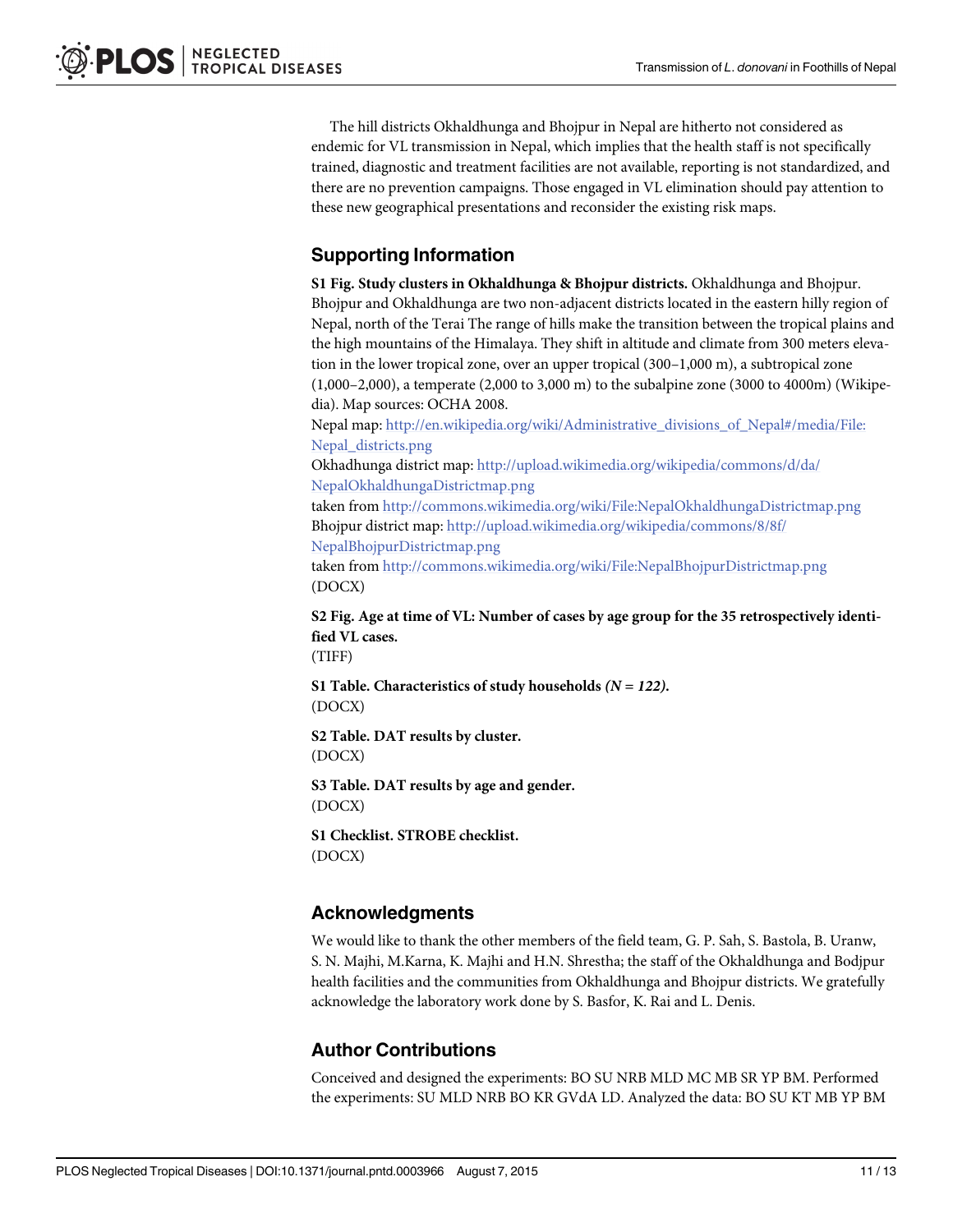<span id="page-11-0"></span>DA. Contributed reagents/materials/analysis tools: GVdA JCD LD. Wrote the paper: BO SU MB SR MLD KT GVdA LD JCD. Review of the manuscript: NRB YP BM MC DA.

#### **References**

- [1.](#page-1-0) Alvar J, Vélez ID, Bern C, Herrero M, Desjeux P, Cano J et al; WHO Leishmaniasis Control Team. Leishmaniasis worldwide and global estimates of its incidence. PLoS One. 2012; 7(5):e35671. doi: [10.](http://dx.doi.org/10.1371/journal.pone.0035671) [1371/journal.pone.0035671](http://dx.doi.org/10.1371/journal.pone.0035671) PMID: [22693548](http://www.ncbi.nlm.nih.gov/pubmed/22693548)
- [2.](#page-1-0) Swaminath CS, Short HE, Anderson LA. Transmission of Indian kala-azar to man by the bites of Phlebotomus argentipes, ann and brun. 1942. Indian J Med Res. 2006 Mar; 123(3):473–7.
- [3.](#page-1-0) Bhattarai NR, Van der Auwera G, Rijal S, Picado A, Speybroeck N, Khanal B et al. Domestic animals and epidemiology of visceral leishmaniasis, Nepal. Emerg Infect Dis. 2010 Feb; 16(2):231–7. doi: [10.](http://dx.doi.org/10.3201/eid1602.090623) [3201/eid1602.090623](http://dx.doi.org/10.3201/eid1602.090623) PMID: [20113552](http://www.ncbi.nlm.nih.gov/pubmed/20113552)
- [4.](#page-1-0) Lysenko AJ. Distribution of Leishmaniasis in the Old World. Bull World Health Organ 1971; 44(4): 515–520. PMID: [5316978](http://www.ncbi.nlm.nih.gov/pubmed/5316978)
- 5. Park K (2007) Leishmaniasis. Park K ed. Park's Text Book of Preventive and Social Medicine, 6th ed. Jabalpur, India: Banarsidas Bhanot, 256–258.
- [6.](#page-1-0) Bhunia GS, Kesari S, Jeyaram A, Kumar V, Das P. Influence of topography on the endemicity of Kalaazar: a study based on remote sensing and geographical information system. Geospat Health. 2010 May; 4(2):155–65. PMID: [20503185](http://www.ncbi.nlm.nih.gov/pubmed/20503185)
- [7.](#page-1-0) Joshi S, Bajracharya BL, Baral MR. Kala-azar (visceral leishmaniasis) from Khotang. Kathmandu Univ Med J (KUMJ). 2006 Apr-Jun; 4(2):232–4
- [8.](#page-1-0) Pandey BD, Pun SB, Kaneko O, Pandey K, Hirayama K. Case report: Expansion of Visceral Leishmaniasis to the Western Hilly part of Nepal. Am J Trop Med Hyg. 2011 Jan; 84(1):107–8. doi: [10.4269/ajtmh.](http://dx.doi.org/10.4269/ajtmh.2011.10-0291) [2011.10-0291](http://dx.doi.org/10.4269/ajtmh.2011.10-0291) PMID: [21212211](http://www.ncbi.nlm.nih.gov/pubmed/21212211)
- [9.](#page-1-0) Naik SR, Rao PN, Datta DV, Mehta SK, Mahajan RC, Mehta S et al. Kala-azar in north-western India: a study of 24 patients. Trans R Soc Trop Med Hyg. 1979; 73(1):61–5. PMID: [442183](http://www.ncbi.nlm.nih.gov/pubmed/442183)
- 10. Datta U, Rajwanshi A, Rayat CS, Sakhuja V, Sehgal S. Kala-azar in Himachal Pradesh: a new pocket. J Assoc Physicians India 1984; 32(12):1072–3. PMID: [6526803](http://www.ncbi.nlm.nih.gov/pubmed/6526803)
- 11. Singh S, Biswas A, Wig N, Aggarwal P, Sood R, Wali JP (1999). A new focus of visceral leishmaniasis in sub-Himalayan (Kumaon) region of northern India. J Commun Dis. 1999 Jun; 31(2):73–7. PMID: [10810593](http://www.ncbi.nlm.nih.gov/pubmed/10810593)
- [12.](#page-1-0) Mahajan SK, Machhan P, Kanga A, Thakur S, Sharma A, Prasher BS et al. Kala-azar at high altitude. J Commun Dis. 2004 Jun; 36(2):117–20. PMID: [16295673](http://www.ncbi.nlm.nih.gov/pubmed/16295673)
- [13.](#page-1-0) Yangzom T, Cruz I, Bern C, Argaw D, den Boer M, Vélez ID et al. Endemic transmission of visceral leishmaniasis in Bhutan. Am J Trop Med Hyg. 2012 Dec; 87(6):1028–37. doi: [10.4269/ajtmh.2012.12-](http://dx.doi.org/10.4269/ajtmh.2012.12-0211) [0211](http://dx.doi.org/10.4269/ajtmh.2012.12-0211) PMID: [23091191](http://www.ncbi.nlm.nih.gov/pubmed/23091191)
- [14.](#page-1-0) Rao JS, Sharma SK, Bhattacharya D, Saxena NB. Sandfly survey in Nainital and Almora districts of Uttaranchal with particular reference to Phlebotomus argentipes, vector of Kala-azar. J Commun Dis. 2001 Mar; 33(1):7-11. PMID: [11898464](http://www.ncbi.nlm.nih.gov/pubmed/11898464)
- [15.](#page-1-0) Ozbel Y, Sanjoba C, Alten B, Asada M, Depaquit J, Matsumoto Y et al. Distribution and ecological aspects of sand fly (Diptera: Psychodidae) species in Sri Lanka. J Vector Ecol. 2011 Mar; 36 Suppl 1: S77–86. doi: [10.1111/j.1948-7134.2011.00115.x](http://dx.doi.org/10.1111/j.1948-7134.2011.00115.x) PMID: [21366784](http://www.ncbi.nlm.nih.gov/pubmed/21366784)
- [16.](#page-3-0) Picado A, Das ML, Kumar V, Dinesh DS, Rijal S, Singh SP et al. Phlebotomus argentipes seasonal pat-tern in India and Nepal. J Med Entomol. 2010 Mar; 47(2):283-6. PMID: [20380311](http://www.ncbi.nlm.nih.gov/pubmed/20380311)
- [17.](#page-3-0) Lewis DJ. 1982. A taxonomical review of the genus Phlebotomus (Diptera: Psychodidae). Bulletin of British Museum Ent. Series 45 (2):121–209
- [18.](#page-3-0) Jacquet D, Boelaert M, Seaman J, Rijal S, Sundar S, Menten J et al. Comparative evaluation of freezedried and liquid antigens in the direct agglutination test for serodiagnosis of visceral leishmaniasis (ITMA-DAT/VL). Trop Med Int Health. 2006 Dec; 11(12):1777–84. PMID: [17176341](http://www.ncbi.nlm.nih.gov/pubmed/17176341)
- [19.](#page-3-0) Khanal B, Picado A, Bhattarai NR, Van Der Auwera G, Das ML, Ostyn B et al. Spatial analysis of Leishmania donovani exposure in humans and domestic animals in a recent kala azar focus in Nepal. Parasitology. 2010 Sep; 137(11):1597–603. doi: [10.1017/S0031182010000521](http://dx.doi.org/10.1017/S0031182010000521) PMID: [20459877](http://www.ncbi.nlm.nih.gov/pubmed/20459877)
- [20.](#page-3-0) Odiwuor S, Muia A, Magiri C, Maes I, Kirigi G, Dujardin JC et al. Identification of Leishmania tropica from micro-foci of cutaneous leishmaniasis in the Kenyan Rift Valley. Pathog. Glob. Health. 2012 Jul; 106(3):159–65. doi: [10.1179/2047773212Y.0000000015](http://dx.doi.org/10.1179/2047773212Y.0000000015) PMID: [23265373](http://www.ncbi.nlm.nih.gov/pubmed/23265373)